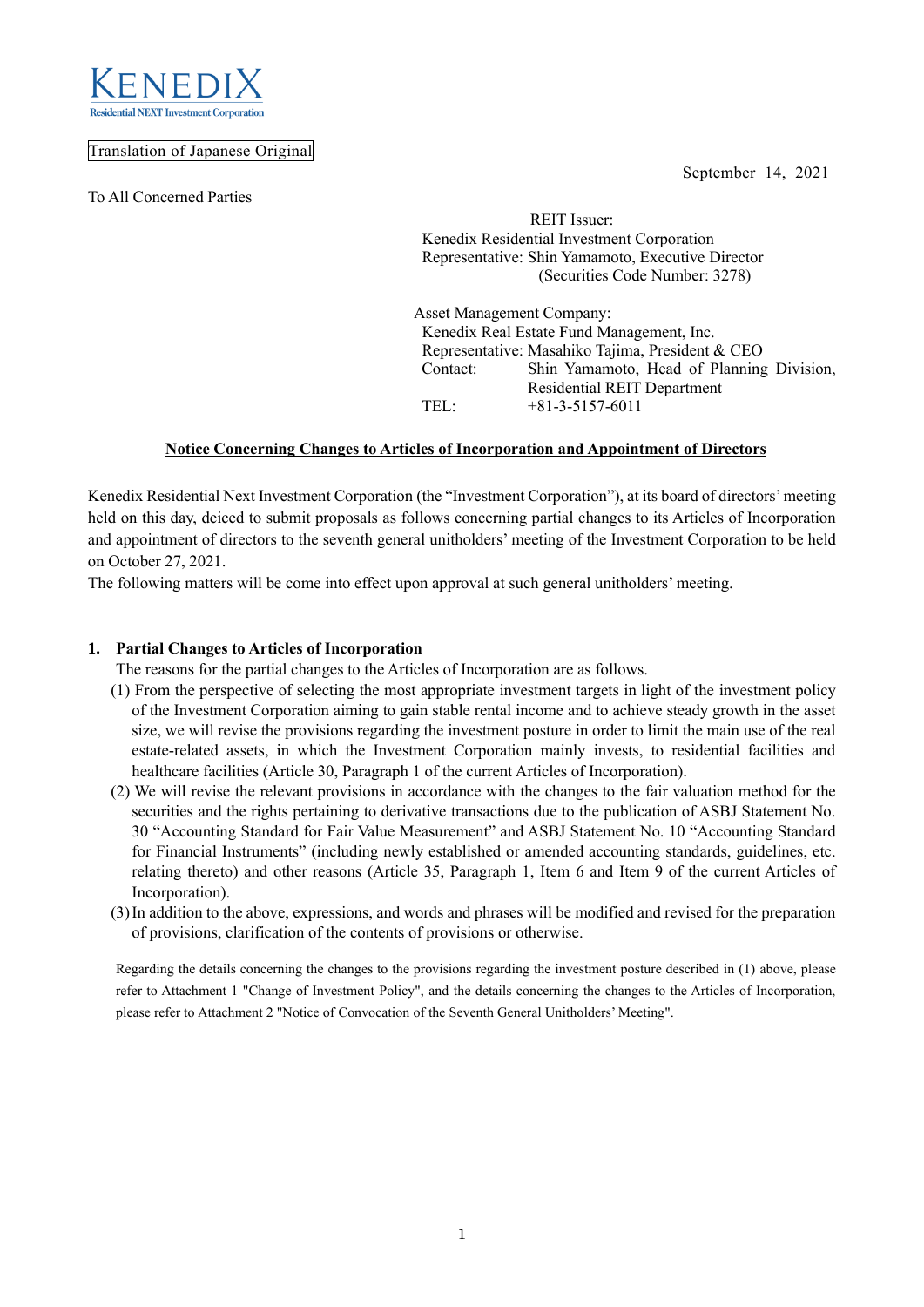

## **2. Appointment of Directors**

The reasons for the appointment of directors are as follows

- (1) Because the term of office of both Shin Yamamoto and Katsue Okuda, the current executive directors, will expire on October 31, 2021, appointment of a new executive director (candidate: Tetsu Kawashima) on November 1, 2021 will be requested at the general unitholders' meeting.
- (2) In preparation for cases where an executive director position needs to be filled or the number of executive directors falls below the statutory number required, appointment of one alternative executive director (candidate: Shin Yamamoto) on November 1, 2021 will be requested at the general unitholders' meeting.
- (3) Because the term of office of Osamu Chiba, Satoshi Ogawa and Soichiro Iwao, the three supervisory directors, will expire on October 31, 2021, appointment of three new supervisory directors (candidates: Osamu Chiba, Satoshi Ogawa and Osamu Utsunomiya) on November 1, 2021 will be requested at the general unitholders' meeting.

## **3. Schedule**

| September 14, 2021 | Board of directors' meeting for approval on an agenda to be submitted to the general |
|--------------------|--------------------------------------------------------------------------------------|
|                    | unitholders' meeting                                                                 |
| October 1, 2021    | Delivery of the convocation notice of the general unitholders' meeting (scheduled)   |
| October 27, 2021   | The general unitholders' meeting (scheduled)                                         |

| Attachment 1 | Change of Investment Policy                                       |
|--------------|-------------------------------------------------------------------|
| Attachment 2 | Notice of Convocation of the Seventh General Unitholders' Meeting |

\*Website URL of the Investment Corporation: <https://www.kdr-reit.com/en/>

## *[Provisional Translation Only]*

*English translation of the original Japanese document is provided solely for information purposes. Should there be any discrepancies between this translation and the Japanese original, the latter shall prevail.*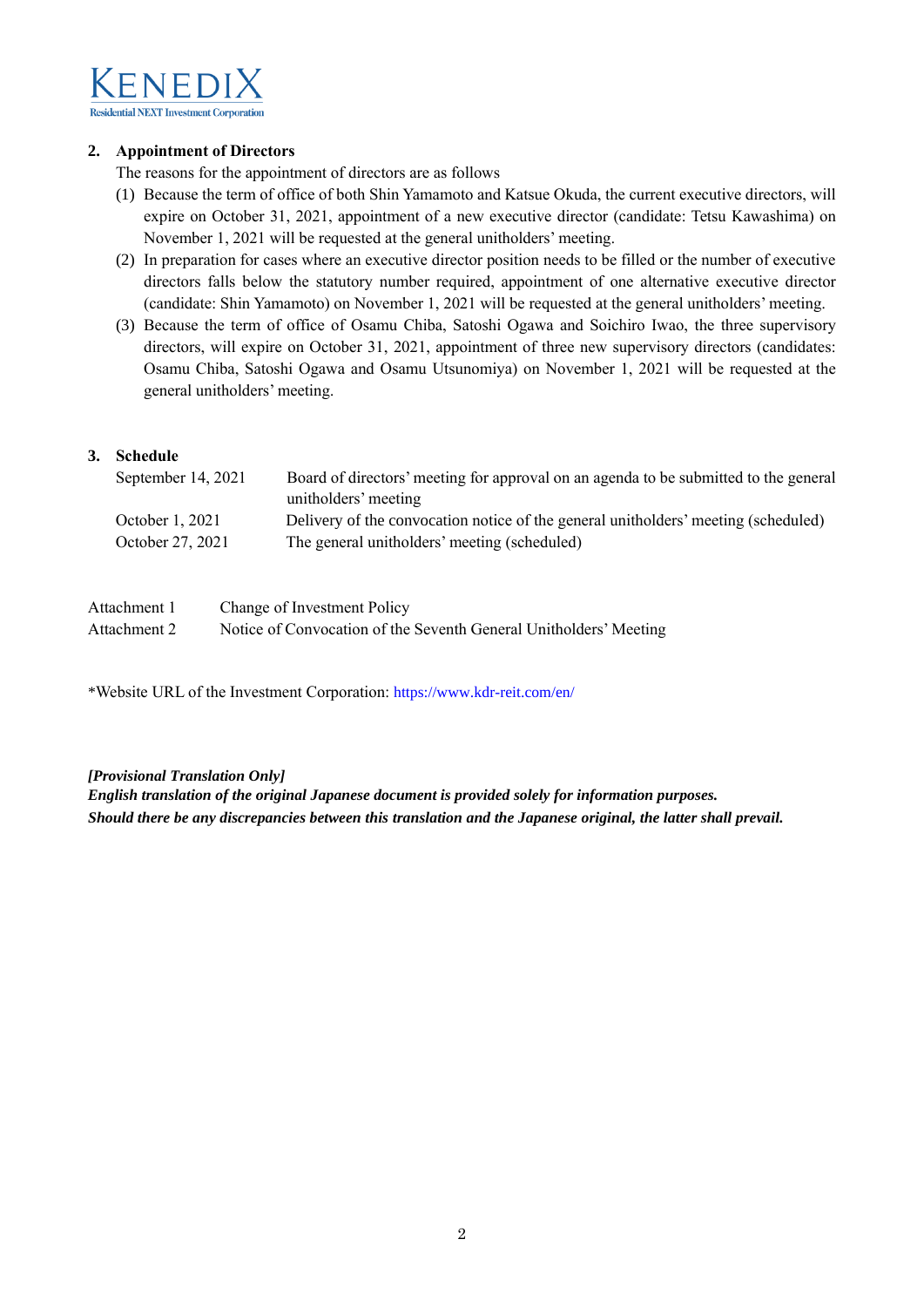# Change of Investment Policy

- Change **the classification of accommodation facilities** in the portfolio construction policy of the Investment Corporation from the primary investment target to **the secondary investment target** in order to the primary target to residential facilities and healthcare facilities.
- □ Aim to gain stable rental income and to achieve steady growth in the asset size through investment in two primary investment target, residential facilities and healthcare facilities.



## **Revised investment policy Target portfolio in the management guidelines**

| <b>Current</b>                                    |                         |  | <b>Revised</b>                                       |                         | 1H 2021       |
|---------------------------------------------------|-------------------------|--|------------------------------------------------------|-------------------------|---------------|
| <b>Usage</b>                                      | <b>Ratios</b>           |  | <b>Usage</b>                                         | <b>Ratios</b>           | <b>Ratios</b> |
| <b>Residential</b><br><b>facilities</b>           | At least<br>60%         |  | <b>Residential</b><br><b>facilities</b>              | At least<br>60%         | 76.4%         |
| <b>Healthcare</b><br><b>facilities</b>            | Less than<br><b>30%</b> |  | <b>Healthcare</b><br><b>facilities</b>               | Less than<br><b>30%</b> | 21.8%         |
| <b>Accommodations</b>                             | Less than<br>20%        |  | <b>Others</b>                                        |                         |               |
| <b>Others</b><br>(Childcare<br>facilities · Land) | Less than<br><b>10%</b> |  | (Accommodations ·<br>Childcare facilities ·<br>Land) | Less than<br><b>10%</b> | 1.8%          |

## **Reason to revise investment policy**

- $\blacklozenge$  KDR have initially planned to make investments in order to expand the opportunities for property acquisition and gain stable income, but so far, we have not been able to acquire properties that contributes to the enhancement of the profitability of KDR continuously due to the competitive market. Furthermore, recently, taking into account the situation in which the operating environment of hotels and other facilities has deteriorated significantly due to the spread of Covid-19, KDR have suspended to consider active investment in accommodation facilities.
- ◆ It is believed that the demand for accommodation will recover and accommodation facilities will gradually regain a strong profitability as the pandemic subsides in the future, but we still consider that those are the assets with a relatively large risk of fluctuations in profitability due to economic trends and unexpected external shocking events. On the other hand, residential facilities and healthcare facilities are maintaining their stable profitability supported by the steady actual demand even in the coronavirus pandemic.
- ◆ In order to construct the portfolio focusing on stability, KDR will lower the priority of investment in accommodations and from now on, KDR will aim to achieve further stability and AUM growth through investment in residential facilities and healthcare facilities as two primary target.

## **Accommodations in our target portfolio**

Merger Mar. 2017 Added accommodations as eligible investment Target investment ratio: less than 20% Mar. 2018 Categorized accommodations **as primary target asset class** Target investment ratio: less than 20% Mar. 2020 KDR invested in accommodations (2 hotels) for the first time Oct. 2021 (planned) Categorize accommodations **as secondary target asset class** Target investment ratio: less than 10% along with other assets such as childcare facilities and land

## Kenedix Residential NEXT Investment Corporation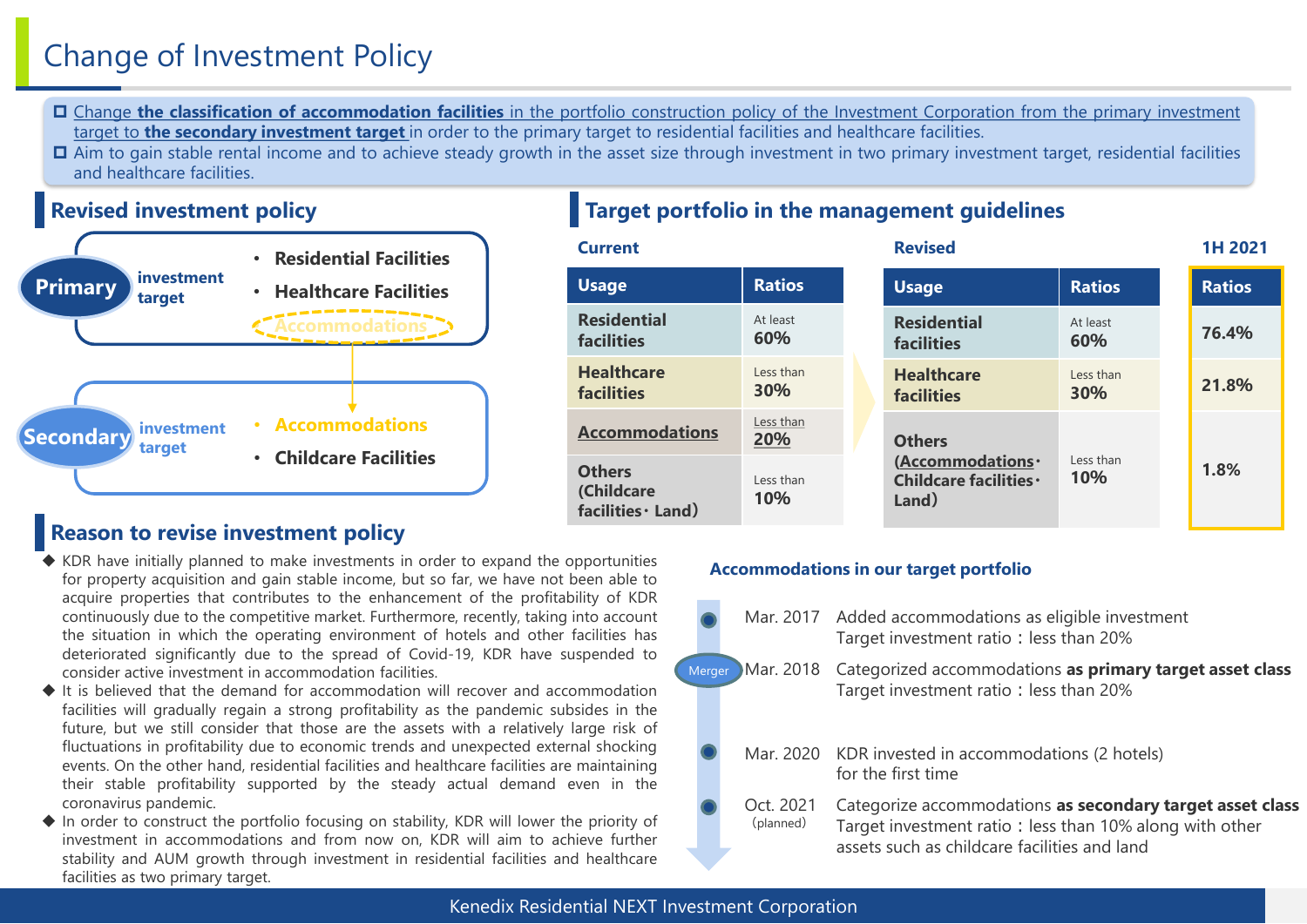(Securities Code Number: 3278) October 1, 2021

To Our Investors

Shin Yamamoto Executive Director Kenedix Residential Next Investment Corporation 2-1-6, Uchisaiwaicho, Chiyoda-ku, Tokyo

## **Notice of Convocation of the Seventh General Unitholders' Meeting**

You are cordially invited to attend the Seventh General Unitholders' Meeting of Kenedix Residential Next Investment Corporation ("KDR"). The meeting will be held as described below. In view of the current situation of the new coronavirus infection in Japan, KDR recommends that our unitholders refrain from coming to the general unitholders' meeting.

If you are unable to attend the meeting, you can exercise your voting rights in writing. Please review the "Reference Material for the General Unitholders' Meeting" mentioned below, vote on the proposals in the enclosed Voting Rights Exercise Form, and return it no later than 5:00 pm on Tuesday, October 26, 2021.

In addition, KDR established the provision of "deemed approval" in Article 15 of the current Articles of Incorporation pursuant to Article 93.1, of the Investment Trusts and Investment Corporations Law. Accordingly, if you will not attend the meeting and will not to vote using the Voting Rights Exercise Form, please be aware that you will be deemed as having attended and approved each agenda item.

(Excerpt from KDR's Current Articles of Incorporation) Article 15 (Deemed Approval)

- 1. Unitholders who do not attend a general unitholders' meeting and do not exercise voting rights shall be deemed to have voted in favor of the proposals for resolution submitted to the general unitholders' meeting (excluding, in cases where multiple proposals are submitted, any proposals whose purposes conflict with each other).
- 2. The number of voting rights of unitholders deemed to have voted in favor of the proposals for resolution pursuant to the preceding paragraph will be included in the number of voting rights of unitholders present.

Respectfully yours.

 $-1 -$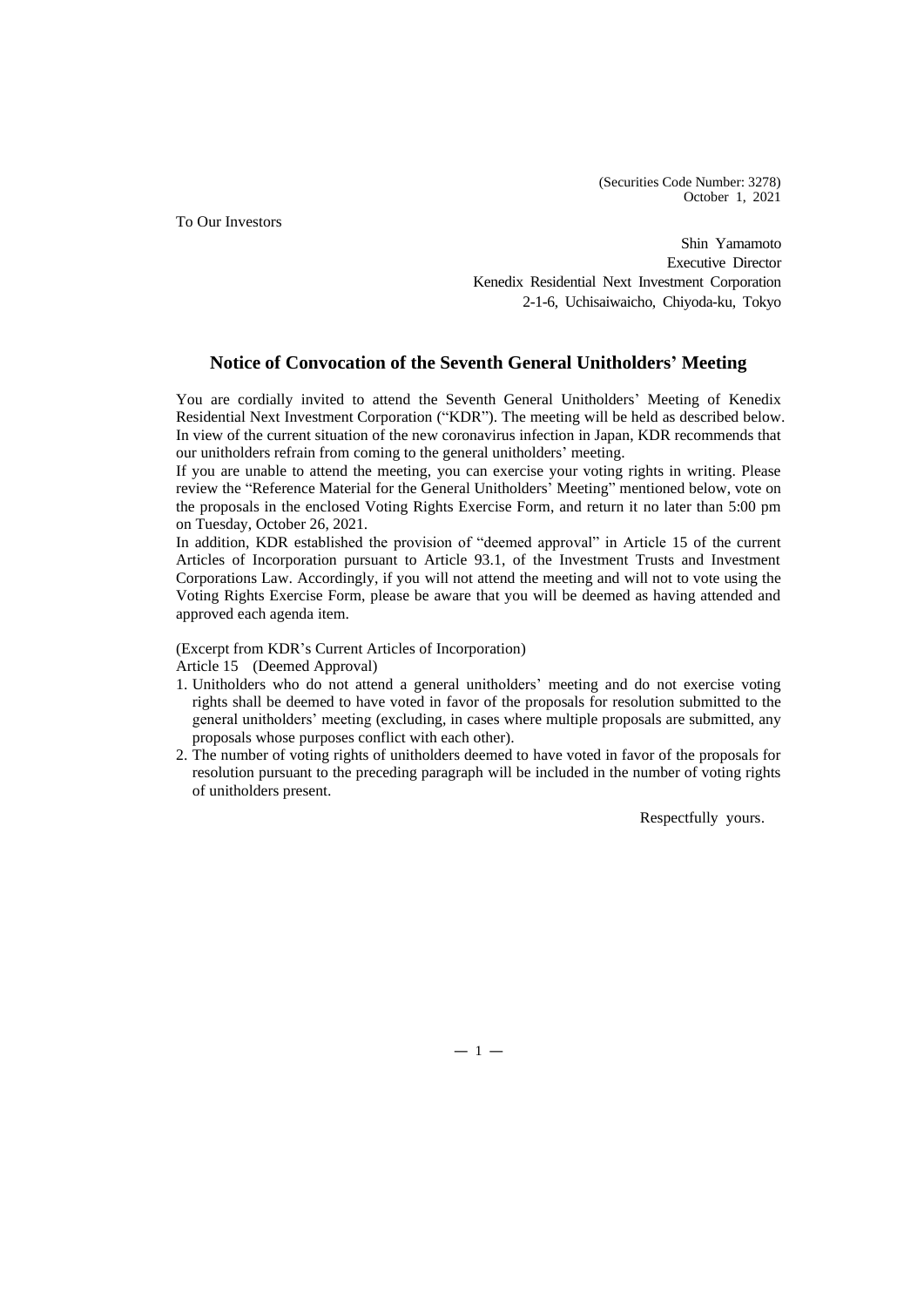## **1. Date and Time**

Wednesday, October 27, 2021, 2:00 p.m. (start accepting 1:30 p.m.) **2. Place**  2-1-1, Uchisaiwaicho, Chiyoda-ku, Tokyo Iino Building 4F, Iino Hall and Conference Center Room A1, A2 and A3

## **3. Agenda of the Meeting**

Resolution Agenda**: Agenda No. 1:** Partial Changes to Articles of Incorporation **Agenda No. 2:** Election of One (1) Executive Director **Agenda No. 3:** Election of One (1) Alternative Executive Director **Agenda No. 4:** Election of Three (3) Supervisory Directors

Note:

### (Requests)

・ For those attending the meeting, please present the enclosed Voting Rights Exercise Form at the reception desk.

------------------------------------------------------------------

- ・ For those voting by proxy, a unitholder can vote by having another individual unitholder who holds voting rights attend the general unitholders' Meeting and act as your proxy. In that case, please submit a document evidencing the authority of proxy and the Voting Rights Exercise Form at the reception desk.
- ・ Upon attendance, please bring this notice for resource-saving.

(Information)

- ・ Method of Revising the Reference Materials of the General Unitholders' Meeting When it is necessary to revise agenda items contained in the Reference Materials of the General Unitholders' Meeting, we will post the revisions on KDR's website ([https://www.kdr](https://www.kdr-reit.com/en/)[reit.com/en/](https://www.kdr-reit.com/en/)).
- ・ KDR would appreciate your understanding that in order to shorten the time unitholders spend at the venue, Kenedix Real Estate Fund Management, Inc., the asset management company for the Investment Corporation, has decided not to hold the "the Asset Management Status Briefing", which was previously held after the general unitholders' Meeting.
- ・ KDR would appreciate your understanding that no gift will be given to the unitholders who attend the General Unitholders' Meeting.

 $-2-$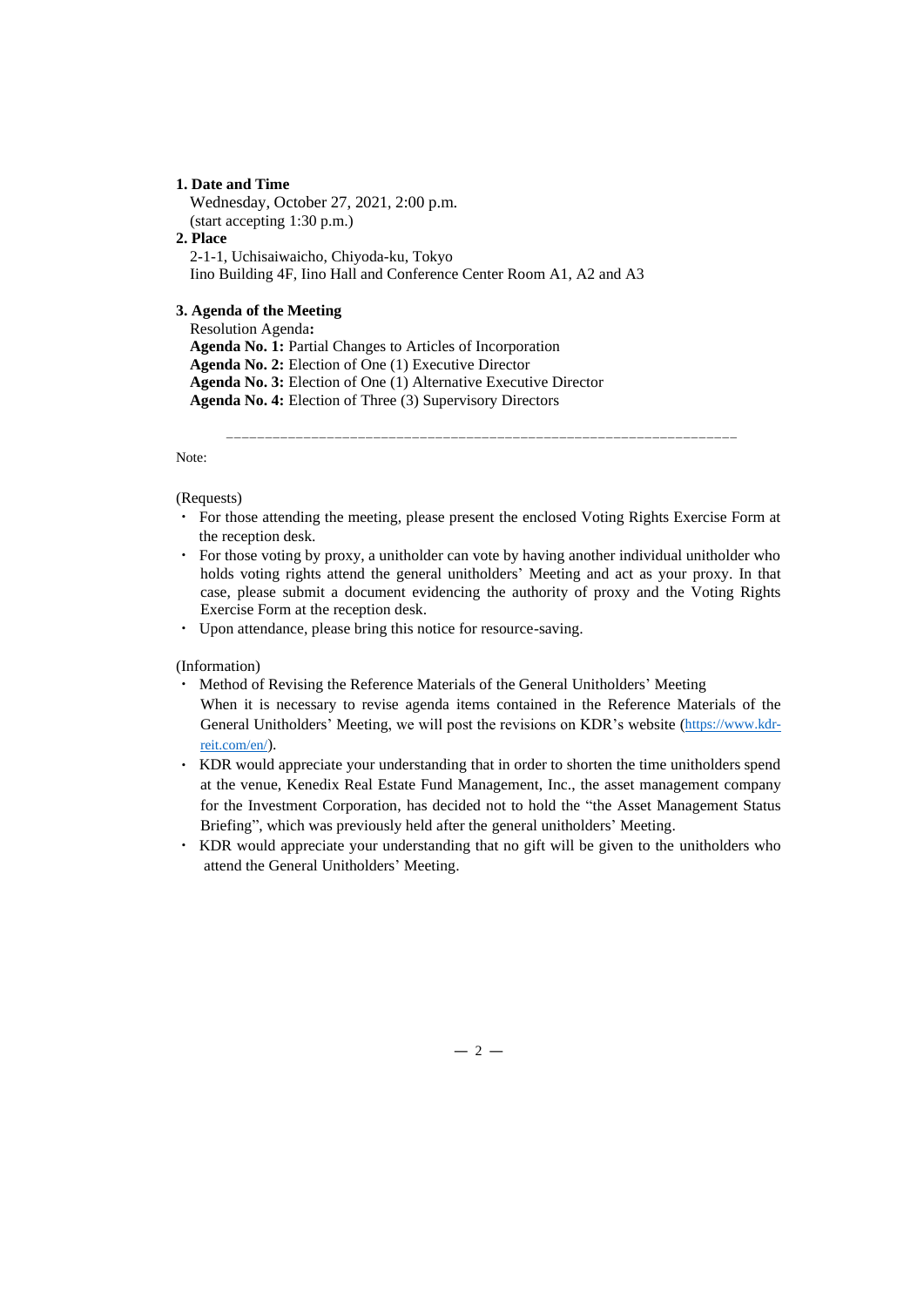### **Regarding the measures to the new coronavirus infection**

In light of the spread of the new coronavirus infection in Japan, the Investment Corporation plans to take the following measures in reference to the "Q&A Concerning the Operation of General Meetings of Shareholders" (including subsequent revisions) published by the Ministry of Economy, Trade and Industry and the Ministry of Justice on April 2, 2020, in order to prevent the spread of the new coronavirus infection at the general unitholders' meeting. KDR would like to ask for the understanding and cooperation of our unitholders.

(Requests to Unitholders)

・ Voting rights at the general unitholders' meeting may also be exercised in writing. In order to ensure the safety of our unitholders and prevent the spread of the new coronavirus infection, KDR recommends that our unitholders refrain from visiting the general unitholders' meeting and exercise your voting rights by preliminary mailing of the enclosed Voting Rights Exercise Form.

(Requests to Unitholders who will attend)

- ・ Please note in advance that in order to take necessary measures to prevent the spread of the new coronavirus infection, we may restrict visits to the venue on the day of the event.
- ・ KDR would appreciate your understanding that candidates of executive director and alternative executive director, and the management staff of the general unitholders' meeting will respond with masks, etc.
- ・ KDR would like to ask our unitholders to come to the venue wearing a mask, etc. and to disinfect your hands with alcohol at the reception desk.
- ・We will conduct body temperature measurements at the entrance of the venue. Please note in advance that unitholders who have problems such as cough or heating at 37.5°C or higher at the time of measurement may refuse to participate in the general unitholders' meeting.
- ・ Please note in advance that the management staff may make a comment to those who seem to be in poor health during the general unitholders' meeting and may leave your seat.
- KDR would appreciate your understanding that in addition to the above, we may take necessary measures from the perspective of maintaining the order of the general unitholders' meeting and preventing the spread of the new coronavirus infection.

Depending on future changes in conditions, the general unitholders' meeting may be postponed or the venue may be changed, and the above measures may be changed. In that case, the notification will be posted on the website of the Investment Corporation (<https://www.kdr-reit.com/en/>), so please check it as well.

 $-3-$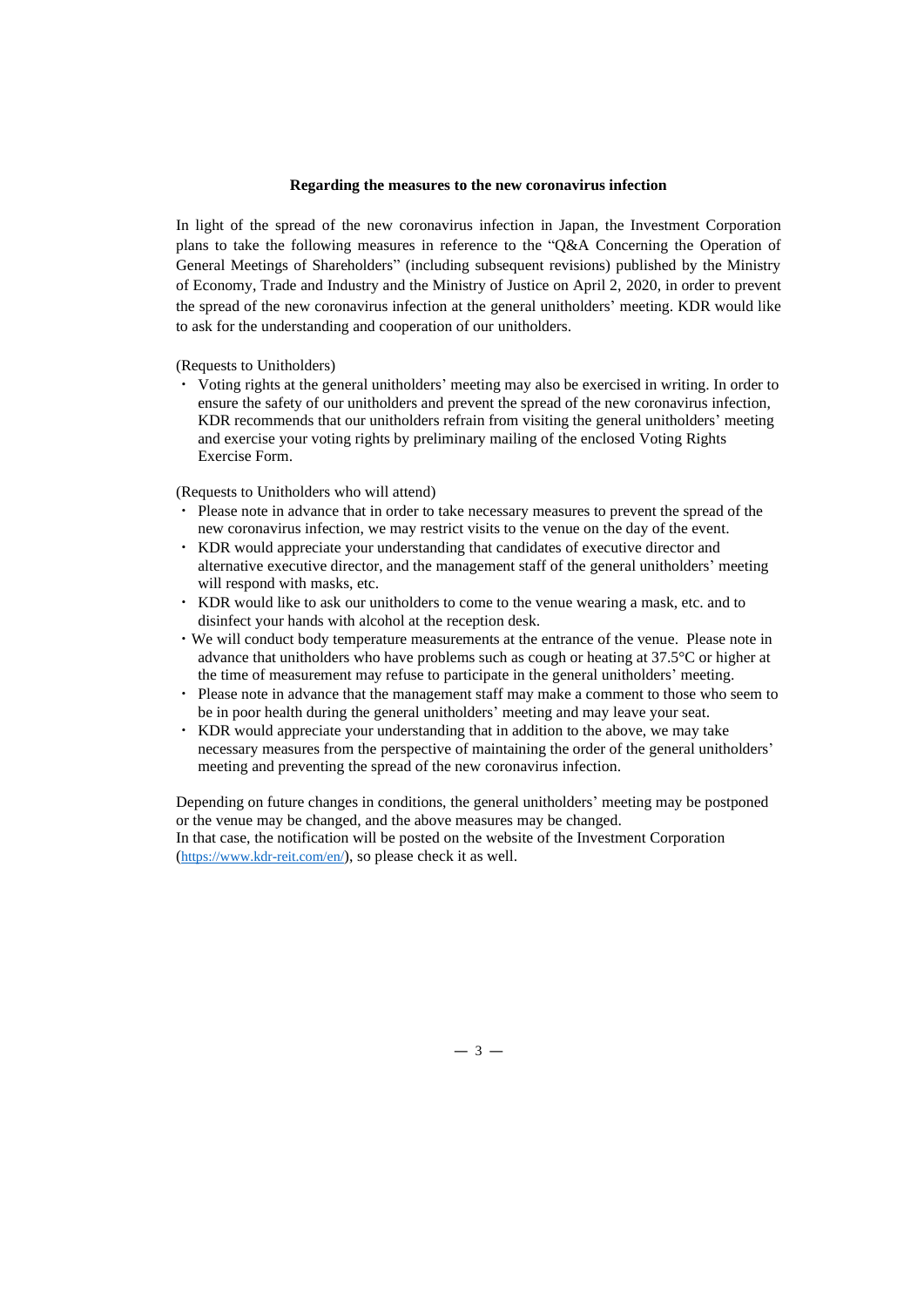Proposals and Reference Items

**Agenda No. 1:** Partial Changes to Articles of Incorporation

1. Reasons for changes

- (1) From the perspective of selecting the most appropriate investment targets in light of the investment policy of the Investment Corporation aiming to gain stable rental income and to achieve steady growth in the asset size, we will revise the provisions regarding the investment posture in order to limit the main use of the real estate-related assets, in which the Investment Corporation mainly invests, to residential facilities and healthcare facilities (Article 30, Paragraph 1 of the current Articles of Incorporation).
- (2) We will revise the relevant provisions in accordance with the changes to the fair valuation method for the securities and the rights pertaining to derivative transactions due to the publication of ASBJ Statement No. 30 "Accounting Standard for Fair Value Measurement" and ASBJ Statement No. 10 "Accounting Standard for Financial Instruments" (including newly established or amended accounting standards, guidelines, etc. relating thereto) and other reasons (Article 35, Paragraph 1, Item 6 and Item 9 of the current Articles of Incorporation).
- (3) In addition to the above, expressions, and words and phrases will be modified and revised for the preparation of provisions, clarification of the contents of provisions or otherwise.
- 2. Proposed Changes to the Articles of Incorporation
- Details of the changes are as follows.

(Proposed changes are underlined.)

| <b>Current Articles of Incorporation</b>          | <b>Proposed Changes</b>                             |
|---------------------------------------------------|-----------------------------------------------------|
| Article 30 (Investment Posture)                   | Article 30 (Investment Posture)                     |
| 1. The real estate-related assets (as defined in  | 1. The real estate-related assets (as defined in    |
| Article 31, paragraph 4, and the same applying    | Article 31, paragraph 4, and the same applying      |
| hereinafter) in which the Investment              | hereinafter) in which the Investment                |
| Corporation will primarily invest will be the     | Corporation will primarily invest will be the       |
| real estate constituting the underlying           | real estate constituting the underlying             |
| substance of a real estate-related asset or real  | substance of a real estate-related asset or real    |
| estate-related assets where the main use of the   | estate-related assets where the main use of the     |
| underlying real estate is as (i) residential      | underlying real estate is as residential facilities |
| facilities, (ii) healthcare facilities (including | or healthcare facilities (including hospitals and   |
| hospitals and other medical facilities) or (iii)  | other medical facilities).                          |
| accommodation facilities.                         |                                                     |
| 2. - 4. (Details omitted)                         | $2.-4.$ (No change)                                 |
| Article 35 (Method, Criteria and Reference Date   | Article 35 (Method, Criteria and Reference Date     |
| of Asset Assessment)                              | of Asset Assessmen)                                 |
| $1.(1) - (5)$ (Details omitted)                   | $1.(1) - (5)$ (No change)                           |
| (6) Securities (listed in Article 31, Paragraph 3 | (6) Securities (listed in Article 31, Paragraph 3   |
| and Article 31, Paragraph 4, Item 4, Item 7 and   | and Article 31, Paragraph 4, Item 4, Item 7 and     |
| Item $8)$                                         | Item $8)$                                           |
| If there is a market price for the relevant       | If there is a market price for the relevant         |
| securities, the value based on the market price   | securities, the value based on the market price     |
| shall be used. If there is no market price, it    | shall be used. Stocks and other securities          |
| shall be valued based on a reasonably             | without a market price shall be valued at           |
| calculated value.                                 | acquisition cost.                                   |
| $(7) - (8)$ (Details omitted)                     | (7) - (8) (No change)                               |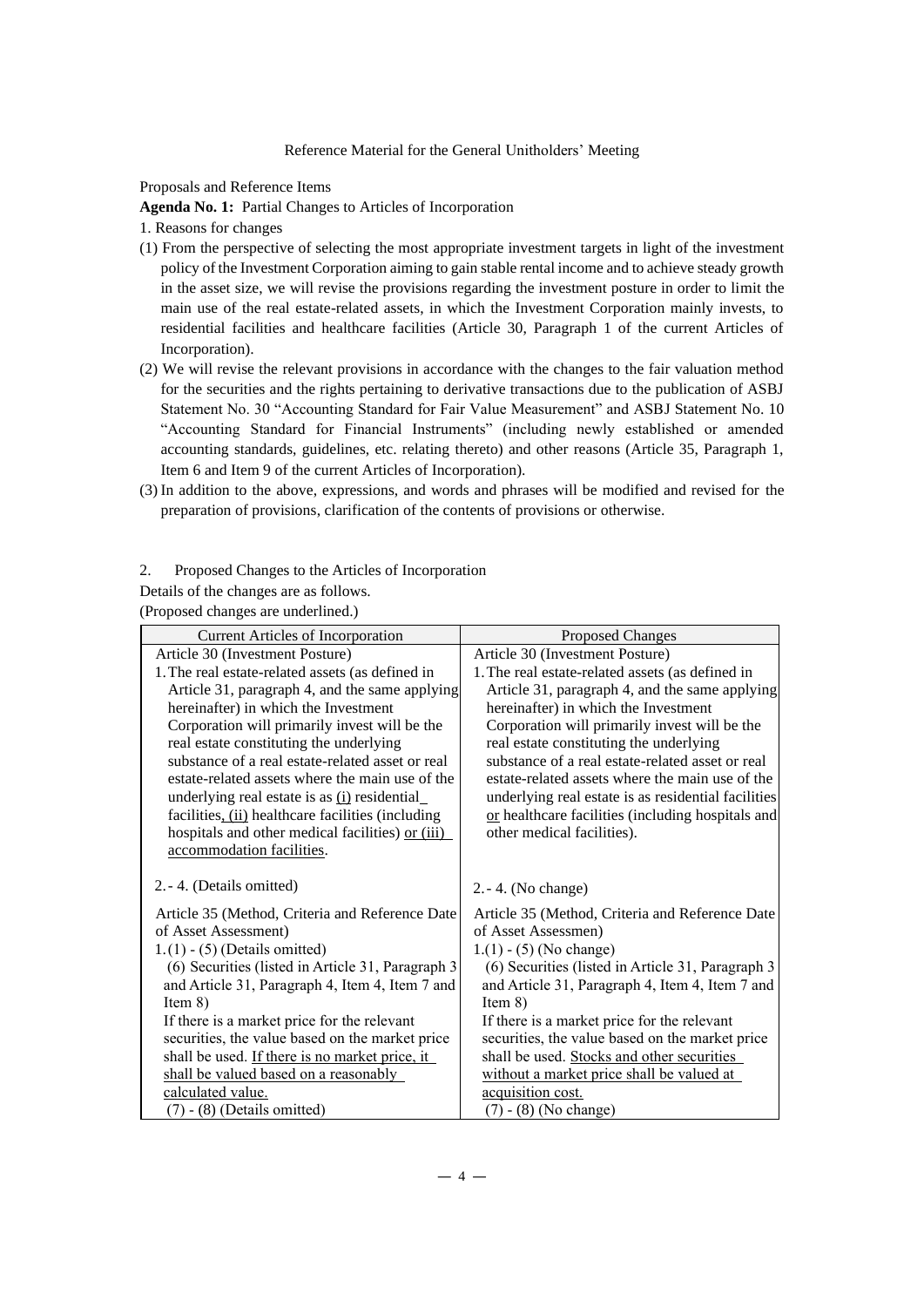| <b>Current Articles of Incorporation</b>                                                                                                                                                                                                                                                                                                                                                                                                                                                                                                                                                                                                                                                                                                      | <b>Proposed Changes</b>                                                                                                                                                                                                                                                                                                                                                                                                                                                                                                      |
|-----------------------------------------------------------------------------------------------------------------------------------------------------------------------------------------------------------------------------------------------------------------------------------------------------------------------------------------------------------------------------------------------------------------------------------------------------------------------------------------------------------------------------------------------------------------------------------------------------------------------------------------------------------------------------------------------------------------------------------------------|------------------------------------------------------------------------------------------------------------------------------------------------------------------------------------------------------------------------------------------------------------------------------------------------------------------------------------------------------------------------------------------------------------------------------------------------------------------------------------------------------------------------------|
| (9) Rights pertaining to derivative transactions                                                                                                                                                                                                                                                                                                                                                                                                                                                                                                                                                                                                                                                                                              | (9) Rights pertaining to derivative transactions                                                                                                                                                                                                                                                                                                                                                                                                                                                                             |
| (as defined in Article 31, Paragraph 4, Items 10                                                                                                                                                                                                                                                                                                                                                                                                                                                                                                                                                                                                                                                                                              | (as defined in Article 31, Paragraph 4, Items 10                                                                                                                                                                                                                                                                                                                                                                                                                                                                             |
| and $11)$                                                                                                                                                                                                                                                                                                                                                                                                                                                                                                                                                                                                                                                                                                                                     | and $11)$                                                                                                                                                                                                                                                                                                                                                                                                                                                                                                                    |
| $\circled{1}$<br>Receivables and payables arising from                                                                                                                                                                                                                                                                                                                                                                                                                                                                                                                                                                                                                                                                                        | <b>Therefore</b> DReceivables and payables arising from                                                                                                                                                                                                                                                                                                                                                                                                                                                                      |
| derivative transactions listed on a                                                                                                                                                                                                                                                                                                                                                                                                                                                                                                                                                                                                                                                                                                           | derivative transactions shall be valued at                                                                                                                                                                                                                                                                                                                                                                                                                                                                                   |
| financial instruments exchange                                                                                                                                                                                                                                                                                                                                                                                                                                                                                                                                                                                                                                                                                                                | fair value.                                                                                                                                                                                                                                                                                                                                                                                                                                                                                                                  |
| The value shall be calculated based on the<br>last price on the relevant financial<br>instruments exchange (The closing price,<br>or if there is no closing price, the quoted<br>price (the lowest price of the published<br>offer or the highest price of the published<br>bid, or the middle price of them if they<br>are both published). If there is no final<br>price on the same day, the value shall be<br>calculated based on the latest final price<br>before the same day.<br><b><i><u>2</u></i></b> Receivables and payables arising from<br>unlisted derivative transactions that are<br>not quoted on a financial instruments<br>exchange                                                                                        | (Deletion)                                                                                                                                                                                                                                                                                                                                                                                                                                                                                                                   |
| The value calculated by a reasonable<br>method as equivalent to the market price.<br>In cases where it is deemed extremely<br>difficult to calculate the fair value, it shall<br>be valued at the acquisition price.<br><b>3</b> Notwithstanding the above, hedge<br>accounting may be applied to transactions<br>that are deemed to be hedge transactions<br>in accordance with generally accepted<br>corporate accounting practices, and<br>exceptional accounting may be applied to<br>transactions that meet the requirements<br>for exceptional accounting of interest rate<br>swaps in accordance with the Accounting<br>Standard for Financial Instruments and<br>the Practical Guidelines on Accounting<br>for Financial Instruments. | <b><i>Q</i></b> Notwithstanding the above, hedge<br>accounting may be applied to transactions<br>that are deemed to be hedge transactions<br>in accordance with generally accepted<br>corporate accounting practices, and<br>exceptional accounting may be applied to<br>transactions that meet the requirements<br>for exceptional accounting of interest rate<br>swaps in accordance with the Accounting<br>Standard for Financial Instruments and<br>the Practical Guidelines on Accounting<br>for Financial Instruments. |
| (Details omitted)<br>(10)                                                                                                                                                                                                                                                                                                                                                                                                                                                                                                                                                                                                                                                                                                                     | (10)<br>(No change)                                                                                                                                                                                                                                                                                                                                                                                                                                                                                                          |
| 2.-3. (Details omitted)                                                                                                                                                                                                                                                                                                                                                                                                                                                                                                                                                                                                                                                                                                                       | $2.-3.$ (No change)                                                                                                                                                                                                                                                                                                                                                                                                                                                                                                          |
|                                                                                                                                                                                                                                                                                                                                                                                                                                                                                                                                                                                                                                                                                                                                               |                                                                                                                                                                                                                                                                                                                                                                                                                                                                                                                              |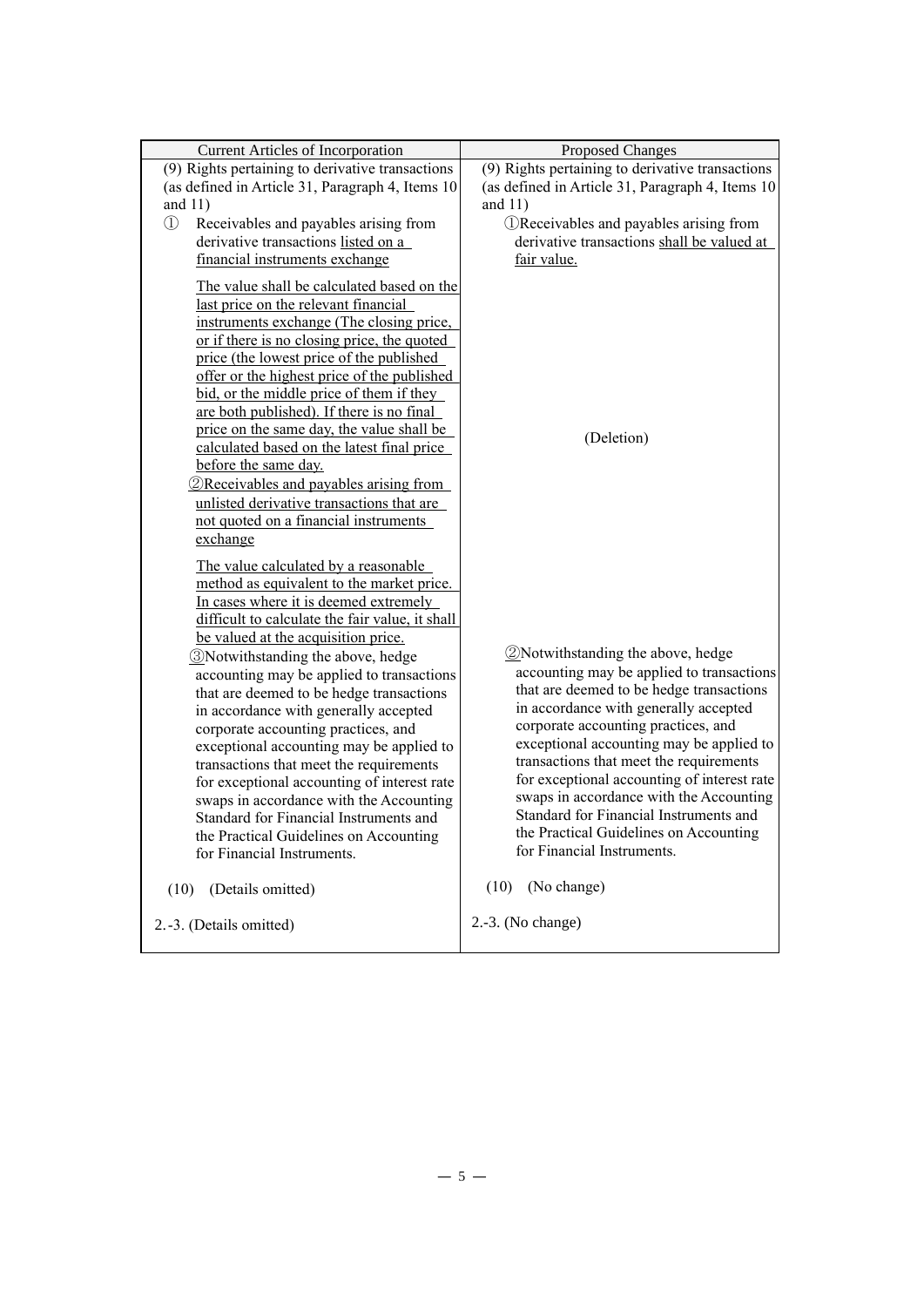**Agenda No. 2:** Election of One (1) Executive Director

Because the term of office of both Shin Yamamoto and Katsue Okuda, the current executive directors, will expire on October 31, 2021, appointment of a new executive director on November 1, 2021 will be requested at the General Unitholders' Meeting.

For the purposes of this Proposal, in accordance with Article 19, Paragraph 2 of the Articles of Incorporation of KDR, the term of office for the executive director shall be two years beginning from November 1, 2021.

This Proposal has been submitted with the unanimous consent of all supervisory directors of KDR at the Board of Directors meeting held on September 14, 2021.

| Name<br>(Date of birth) | Career summary (company names reflect company name as of the | Number of Investment Corporation<br>investment units held |         |
|-------------------------|--------------------------------------------------------------|-----------------------------------------------------------|---------|
|                         | April 2006                                                   | Pacific Management Corporation                            |         |
|                         | March 2009                                                   | Pacific Commercial Corporation                            |         |
|                         | December 2010                                                | Japan REIT Advisors Co., Ltd                              |         |
|                         | September 2011                                               | Strategic Investment Department, Kenedix, Inc.            |         |
|                         | February 2017                                                | Seconded to Kennedy Wilson Multifamily                    |         |
|                         |                                                              | Management Group, LLC                                     |         |
|                         | August 2018                                                  | General Manager of Business Development                   |         |
| Tetsu Kawashima         |                                                              | Department, Kenedix, Inc.                                 |         |
| (August 11, 1979)       | February 2019                                                | President, Kenedix Westwood, LLC                          | 0 units |
|                         | December 2020                                                | General Manager of Business Development                   |         |
|                         |                                                              | Department, Kenedix, Inc.                                 |         |
|                         | March 2021                                                   | Deputy Head of Residential REIT Department,               |         |
|                         |                                                              | Kenedix Real Estate Fund Management, Inc.                 |         |
|                         | August 2021                                                  | Head of Residential REIT Department, Kenedix              |         |
|                         |                                                              | Real Estate Fund Management, Inc. (current)               |         |
|                         |                                                              |                                                           |         |

The candidate for the executive director position is as follows.

・Candidate for executive director Tetsu Kawashima is Head of Residential REIT Department of Kenedix Real Estate Fund Management, Inc., with which KDR has executed an asset management agreement.

・Other than the abovementioned relationship, Tetsu kawashima has no special interests in KDR.

・The Investment Corporation has concluded a directors' liability insurance contract with an insurance company as set forth in Article 116-3, Paragraph 1 of the Act on Investment Trust and Investment Corporation, and the Investment Corporation shall compensate for damages, litigation expenses, and other damages incurred by the insured as a result of receiving a claim for damages arising from an act performed by the insured in connection with its business as a director of the Investment Corporation to a certain extent under the insurance contract. In the event the above-named candidate for executive director is appointed as executive director, such candidate shall be included in the insured under the relevant insurance contract. In addition, upon the expiration of the applicable insurance contract, the same type of contract is planned to be entered into again.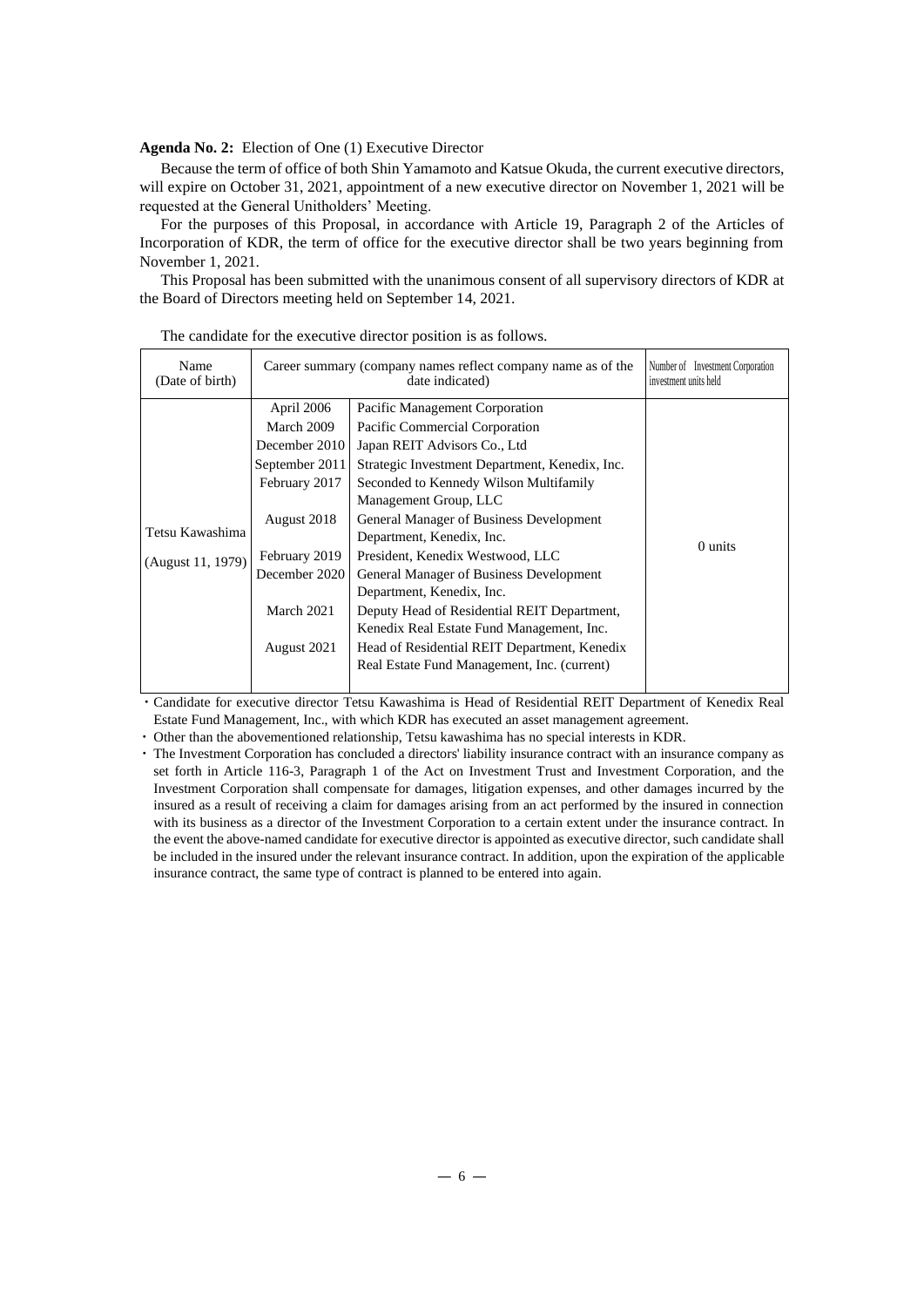**Agenda No. 3:** Election of One (1) Alternative Executive Director

In preparation for cases where an executive director position needs to be filled or the number of executive directors falls below the statutory number required, appointment of one alternative executive director on November 1, 2021 will be requested at the General Unitholders' Meeting.

For the purposes of this Proposal, the effective term of the resolution concerning the appointment of one alternative executive director, subject to the approval of Proposal No. 2 and in accordance with the main text of Article 19, Paragraph 3 of the Articles of Incorporation of KDR, shall be from November 1, 2021, on which the executive director will be appointed pursuant to Proposal No. 2, until October 31, 2023 on which the term of office of the executive director will expire.

The above appointment may be nullified by a resolution of the Board of Directors, but only before the candidate assumes the role of executive director.

This Proposal was submitted with the unanimous consent of all supervisory directors of KDR at the Board of Directors meeting held on September 14, 2021.

| Name<br>(Date of birth)           | Career summary (company names reflect company name as of the                                                        | Number of Investment Corporation<br>investment units held                                                                                                                                                                                                                                                                                                                                                                                                                                                                                                                                               |         |
|-----------------------------------|---------------------------------------------------------------------------------------------------------------------|---------------------------------------------------------------------------------------------------------------------------------------------------------------------------------------------------------------------------------------------------------------------------------------------------------------------------------------------------------------------------------------------------------------------------------------------------------------------------------------------------------------------------------------------------------------------------------------------------------|---------|
| Shin Yamamoto<br>(April 10, 1975) | April 2002<br>April 2005<br>January 2008<br>March 2009<br>January 2011<br>January 2015<br>March 2017<br>August 2021 | date indicated)<br>Urban Development Corporation<br>Pacific Management Corporation<br>Transferred to Business and Asset Solution<br>Corporation<br>Manager, Fund Operation Division, Pacific<br><b>Investment Corporation</b><br>Senior Manager, Investment Planning Division,<br>Cushman & Wakefield Asset Management K.<br>K.<br>Manager, Planning Department, Private REIT<br>Division, Kenedix Real Estate Fund<br>Management, Inc.<br>Head of Planning Division, Residential REIT<br>Department, Kenedix Real Estate Fund<br>Management, Inc. (current)<br>Executive Director, Kenedix Residential | 0 units |
|                                   |                                                                                                                     | <b>Investment Corporation (current)</b>                                                                                                                                                                                                                                                                                                                                                                                                                                                                                                                                                                 |         |

The candidate for alternative executive director is as follows.

・The above-named candidate for alternative executive director is the Head of Planning Division, Residential REIT Department of the Kenedix Real Estate Fund Management, Inc., with which KDR has executed an asset management agreement.

・Other than the abovementioned relationship, the above-named candidate for alternative executive director has no special interests in KDR.

- ・The above-named candidate for alternative executive director is currently executing the overall business of the Investment Corporation as the executive director of the Investment Corporation.
- ・The Investment Corporation has concluded a directors' liability insurance contract with an insurance company as set forth in Article 116-3, Paragraph 1 of the Act on Investment Trust and Investment Corporation, and the Investment Corporation shall compensate for damages, litigation expenses, and other damages incurred by the insured as a result of receiving a claim for damages arising from an act performed by the insured in connection with its business as a director of the Investment Corporation to a certain extent under the insurance contract. The above-named candidate for alternative executive director is currently included as executive director under the relevant insurance contract, and in the event the above-named alternative executive officer is appointed as executive officer, such candidate shall be again included in the insured under the relevant insurance contract. In addition, upon the expiration of the applicable insurance contract, the same type of contract is planned to be again entered into again.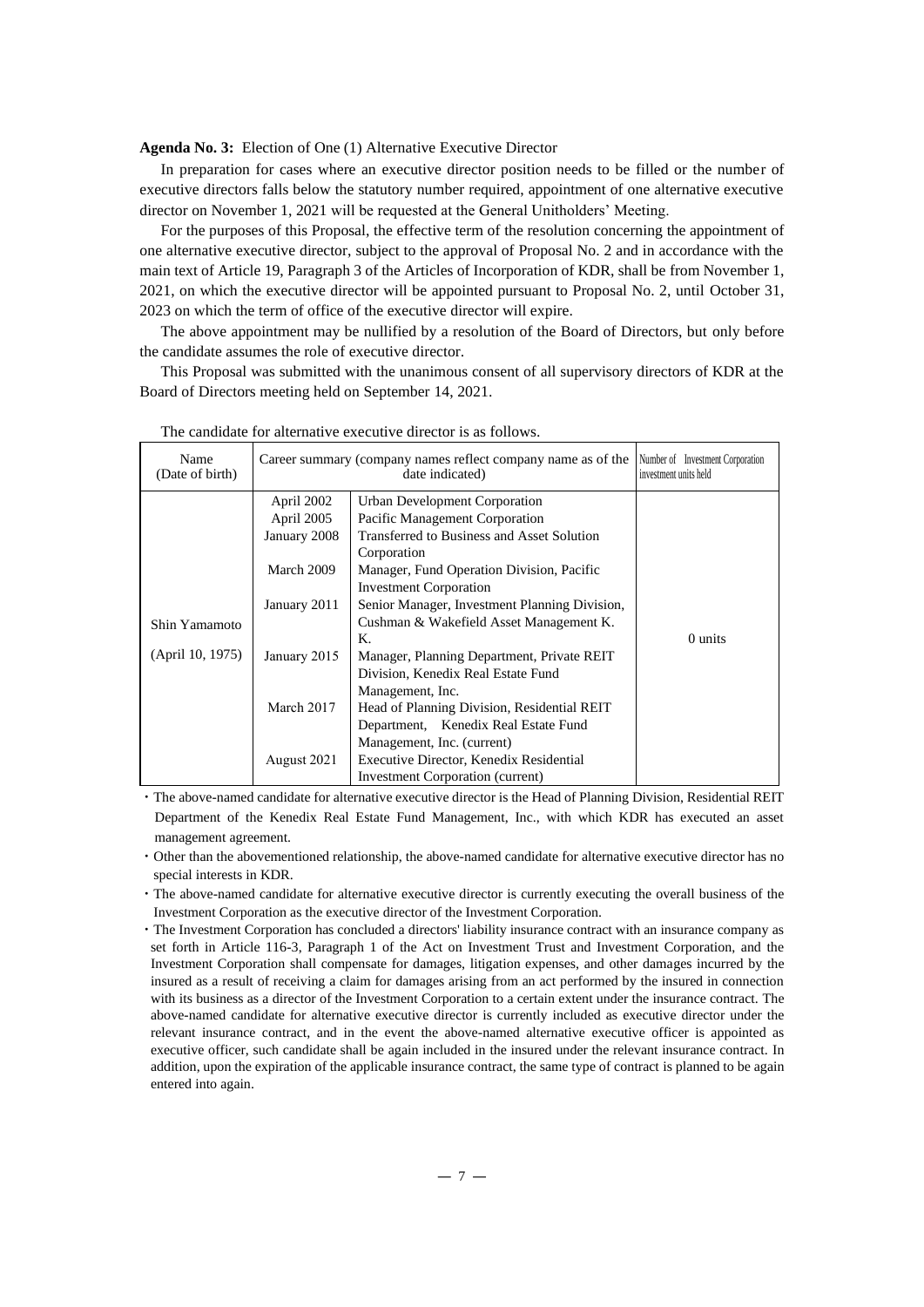**Agenda No. 4:** Election of Three (3) Supervisory Directors

Because the term of office of Osamu Chiba, Satoshi Ogawa, and Soichiro Iwao, the three supervisory directors, will expire on October 31, 2021, appointment of three new supervisory directors (candidates: Osamu Chiba, Satoshi Ogawa and Osamu Utsunomiya) on November 1, 2021, will be requested at the General Unitholders' Meeting.

For the purposes of this Proposal, in accordance with the provisions of Article 19, Paragraph 2 of the Articles of Incorporation of KDR, the term of office for the supervisory directors shall be two years beginning from November 1, 2021.

| Candid-<br>ate No. | Name<br>(Date of birth)           | Career summary (company names reflect company name as of the                                                                    | Number of<br>Investment<br>Corporation investment units<br>held                                                                                                                                                                                                                                                                                                                                                                                                                                                                                                                                                             |         |
|--------------------|-----------------------------------|---------------------------------------------------------------------------------------------------------------------------------|-----------------------------------------------------------------------------------------------------------------------------------------------------------------------------------------------------------------------------------------------------------------------------------------------------------------------------------------------------------------------------------------------------------------------------------------------------------------------------------------------------------------------------------------------------------------------------------------------------------------------------|---------|
| 1                  | Osamu Chiba<br>(October 24, 1963) | April 1987<br>April 2003<br>October 2004<br>October 2006<br>April 2010<br>November 2011<br>June 2016<br>June 2017<br>April 2020 | Mitsubishi Corporation<br>Legal Training and Research Institute of Japan<br>of Supreme Court of Japan<br>Admitted to the Japanese Bar (Daini Tokyo<br>Bar Association), Akebono Law Office<br>(current)<br>Guest Professor, Toin University of Yokohama<br>Law School<br>Associate Professor, Toin University of<br>Yokohama Law School<br>Supervisory Director of Kenedix Residential<br><b>Investment Corporation (current)</b><br><b>Outside Corporate Auditors, Maruzen Foods</b><br>Corporation (current)<br>Outside Director, Imagica Robot Holdings Inc.<br>(current)<br>Vice President, Daini Tokyo Bar Association | 0 units |

The candidates for the supervisory director positions are as follows.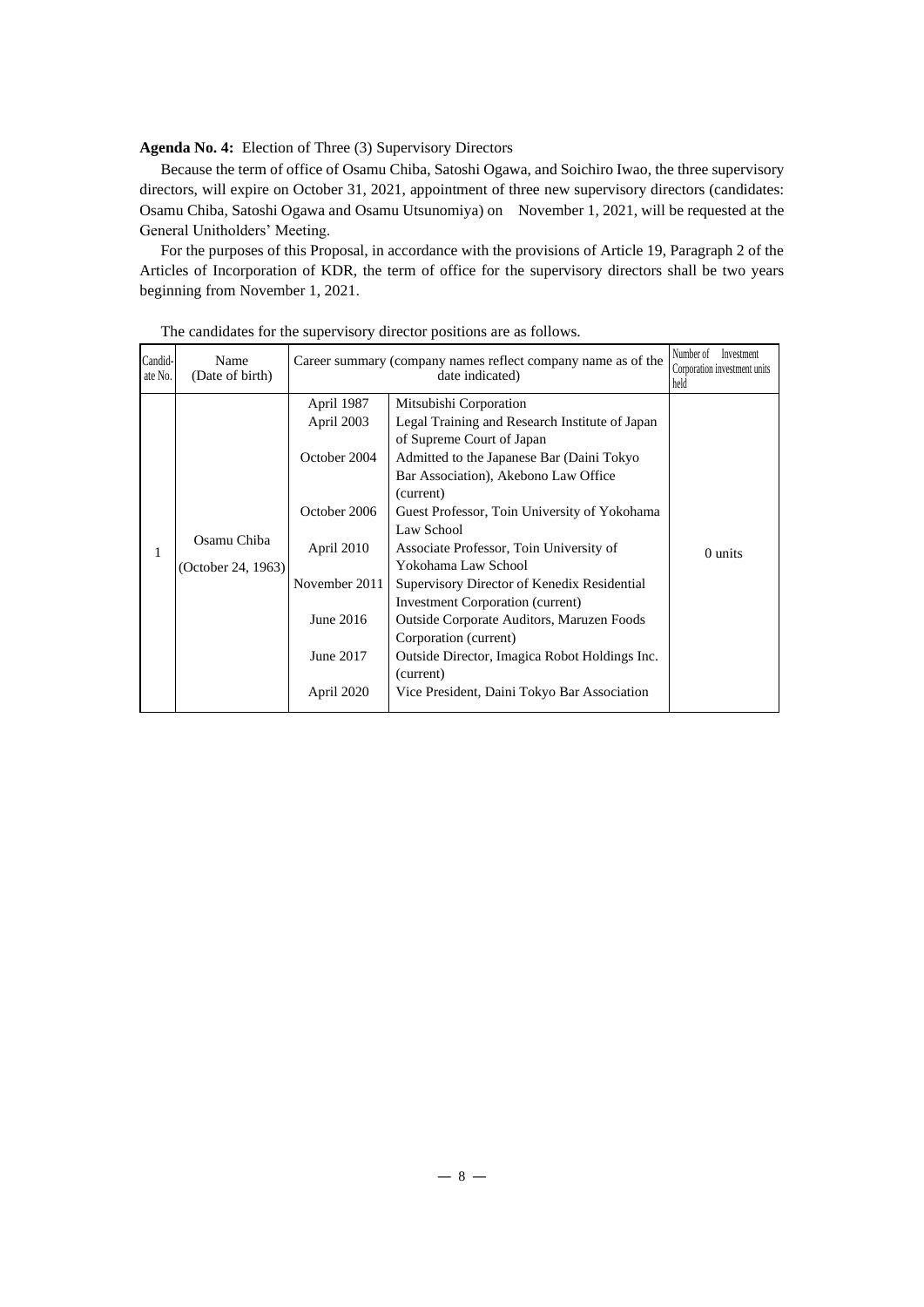|                |                                     | October 1989   | Chuo Shinko Audit Corporation               |         |
|----------------|-------------------------------------|----------------|---------------------------------------------|---------|
|                |                                     |                |                                             |         |
|                |                                     | March 1993     | Became a Japanese certified public          |         |
|                |                                     |                | accountant                                  |         |
|                |                                     | January 1998   | Established the Ogawa Certified Public      |         |
|                |                                     |                | Accountant Office (current)                 |         |
|                |                                     | April 1998     | Became a Japanese certified tax accountant  |         |
|                |                                     | November 2011  | Supervisory Director of Kenedix Residential |         |
|                | Satoshi Ogawa<br>(October 24, 1965) |                | Investment Corporation (current)            |         |
| $\overline{2}$ |                                     | October 2014   | Representative, G.K. Mercury Consulting     | 0 units |
|                |                                     |                | (current)                                   |         |
|                |                                     | December 2015  | Corporate Auditor, Ooedo-Onsen              |         |
|                |                                     |                | Monogatari Co., Ltd. (current)              |         |
|                |                                     | June 2017      | Corporate Auditor, Ooedo-Onsen              |         |
|                |                                     |                | Monogatari Group Co., Ltd.                  |         |
|                |                                     | September 2018 | Corporate Auditor, Ooedo-Onsen              |         |
|                |                                     |                | Monogatari Hotels & Resorts Co., Ltd.       |         |
|                |                                     |                | (current)                                   |         |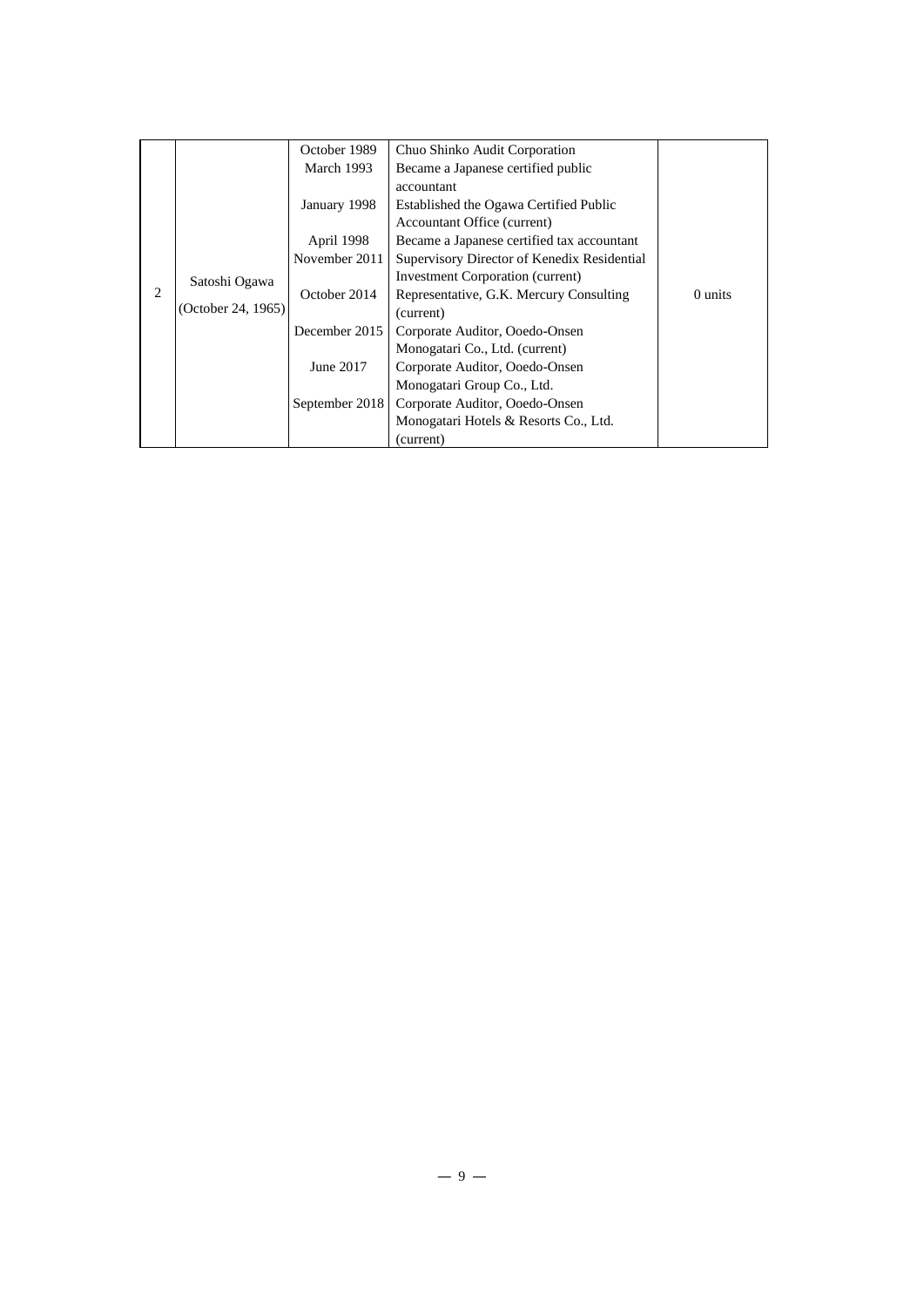|   |                      | April 1986       | Technical Official,<br>Ministry of Health and<br>Welfare |         |
|---|----------------------|------------------|----------------------------------------------------------|---------|
|   |                      | May 1986         | Registration of the licence in the medical register      |         |
|   |                      | June 1996        | Director, Programme on Technology Transfer,              |         |
|   |                      |                  | Western Pacific Regional Office (WPRO), World            |         |
|   |                      |                  | Health Organization (WHO)                                |         |
|   |                      | August 2002      | Director-General, Health and Welfare, Okayama            |         |
|   |                      |                  | Prefecture                                               |         |
|   |                      | <b>July 2004</b> | Directoer, Clinical training for physicians office,      |         |
|   |                      |                  | Medical Professions Division, Health Policy              |         |
|   |                      |                  | Bureau, Ministry of Health, Labour and Welfare           |         |
|   |                      | April 2009       | Visiting Professor, Keio University School of            |         |
|   |                      |                  | Medicine (current)                                       |         |
|   |                      | September        | Director, Division of the Heath for the Elderly,         |         |
|   |                      | 2009             | Health and Welfare Bureau for the Elderly,               |         |
|   |                      |                  | Ministry of Health, Labour and Welfare                   |         |
|   |                      | September        | Director, Medical Economics Division, Health             |         |
|   |                      | 2012             | Insurance Bureau, Ministry of Health, Labour and         |         |
| 3 | Osamu Utsunomiya     |                  | Welfare                                                  | 0 units |
|   | (September 28, 1960) | <b>July 2014</b> | Director-General, Planning and Strategy Bureau           |         |
|   |                      |                  | and Director-General, International Health               |         |
|   |                      |                  | Cooperation, National Center for Global Health           |         |
|   |                      |                  | and Medicine                                             |         |
|   |                      | June 2016        | Director-General, Narita Airport Quarantine              |         |
|   |                      |                  | Station, Ministry of Health, Labour and Welfare          |         |
|   |                      | <b>July 2017</b> | Councillor for Environmental Health and Food             |         |
|   |                      |                  | Safety, Minister's Secretariat, Ministry of Health,      |         |
|   |                      |                  | Labour and Welfare                                       |         |
|   |                      | <b>July 2018</b> | Director-General of Health Service Bureau,               |         |
|   |                      |                  | Ministry of Health, Labour and Welfare                   |         |
|   |                      | <b>July 2019</b> | Retirement from Ministry of Health and Welfare           |         |
|   |                      | October 2019     | Vice President, Medical Corporation KEN-IKU              |         |
|   |                      |                  | KAI (current)                                            |         |
|   |                      | May 2020         | Director, Japan Association of Rehabilitation            |         |
|   |                      |                  | Hospital and Institution (current)                       |         |
|   |                      | June 2021        | Director, Japan Architectural Hygiene                    |         |
|   |                      |                  | Management Education Center (current)                    |         |

・The three above-named candidates for supervisory director have no special interests in KDR.

・The two above-named candidates for supervisory director, Osamu Chiba and Satoshi Ogawa, currently supervise the general executive functions of the executive directors of KDR in their roles as supervisory directors of KDR.

・The Investment Corporation has concluded a directors' liability insurance contract with an insurance company as set forth in Article 116-3, Paragraph 1 of the Act on Investment Trust and Investment Corporation, and the Investment Corporation shall compensate for damages, litigation expenses, and other damages incurred by the insured as a result of receiving a claim for damages arising from an act performed by the insured in connection with its business as a director of the Investment Corporation to a certain extent under the insurance contract. The two above-named candidates for supervisory director, Osamu Chiba and Satoshi Ogawa, are currently included in the insured under the relevant insurance contract as supervisory director, and in the event such candidates are appointed as supervisory director, they will continue to be included in the insured under the relevant insurance contract. In addition, in the event the above-named candidate for supervisory director, Osamu Utsunomiya, is appointed as supervisory director, such candidate shall be newly included in the insured under the relevant insurance contract. Upon the expiration of the applicable insurance contract, the same type of contract is planned to be enteedr into again.